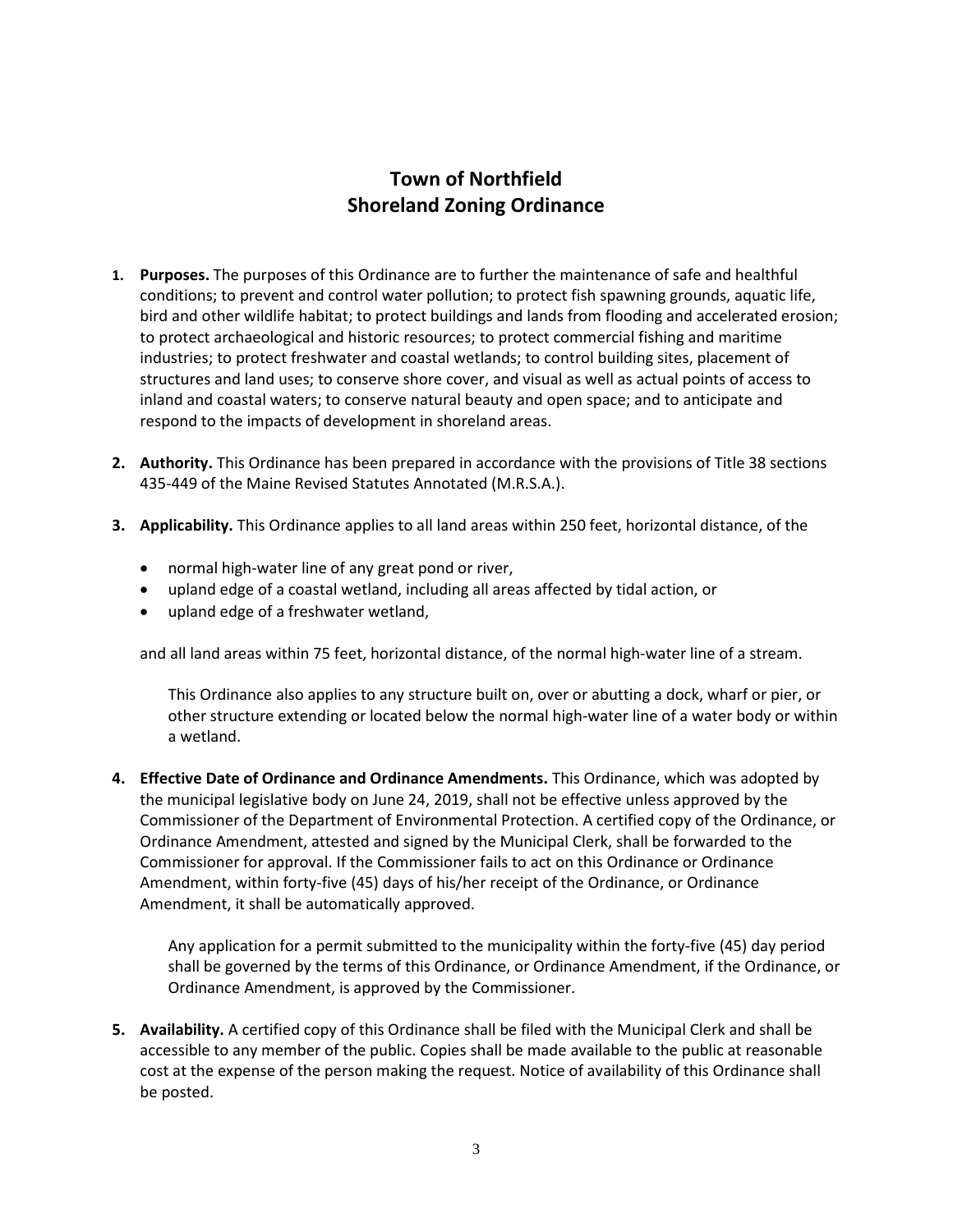- **6. Severability.** Should any section or provision of this Ordinance be declared by the courts to be invalid, such decision shall not invalidate any other section or provision of the Ordinance.
- **7. Conflicts with Other Ordinances.** Whenever a provision of this Ordinance conflicts with or is inconsistent with another provision of this Ordinance or of any other ordinance, regulation or statute administered by the municipality, the more restrictive provision shall control.
- **8. Amendments.** This Ordinance may be amended by majority vote of the legislative body. Copies of amendments, attested and signed by the Municipal Clerk, shall be submitted to the Commissioner of the Department of Environmental Protection following adoption by the municipal legislative body and shall not be effective unless approved by the Commissioner. If the Commissioner fails to act on any amendment within forty-five (45) days of his/her receipt of the amendment, the amendment is automatically approved. Any application for a permit submitted to the municipality within the fortyfive (45) day period shall be governed by the terms of the amendment, if such amendment is approved by the Commissioner.

## **9. Districts and Zoning Map**

- **A. Official Shoreland Zoning Map.** The areas to which this Ordinance is applicable are hereby divided into the following districts as shown on the Official Shoreland Zoning Map(s) which is (are) made a part of this Ordinance:
	- (1) Resource Protection
	- (2) Limited Residential
	- (3) Stream Protection
- **B. Scale of Map.** The Official Shoreland Zoning Map shall be drawn at a scale of not less than: 1 inch = 2000 feet. District boundaries shall be clearly delineated and a legend indicating the symbols for each district shall be placed on the map.
- **C. Certification of Official Shoreland Zoning Map.** The Official Shoreland Zoning Map shall be certified by the attested signature of the Municipal Clerk and shall be located in the municipal office. In the event the municipality does not have a municipal office, the Municipal Clerk shall be the custodian of the map.
- **D. Changes to the Official Shoreland Zoning Map.** If amendments, in accordance with Section 8, are made in the district boundaries or other matter portrayed on the Official Shoreland Zoning Map, such changes shall be made on the Official Shoreland Zoning Map within thirty (30) days after the amendment has been approved by the Commissioner of the Department of Environmental Protection.
- **10. Interpretation of District Boundaries.** Unless otherwise set forth on the Official Shoreland Zoning Map, district boundary lines are property lines, the centerlines of streets, roads and rights of way, and the boundaries of the shoreland area as defined herein. Where uncertainty exists as to the exact location of district boundary lines, the Board of Appeals shall be the final authority as to location.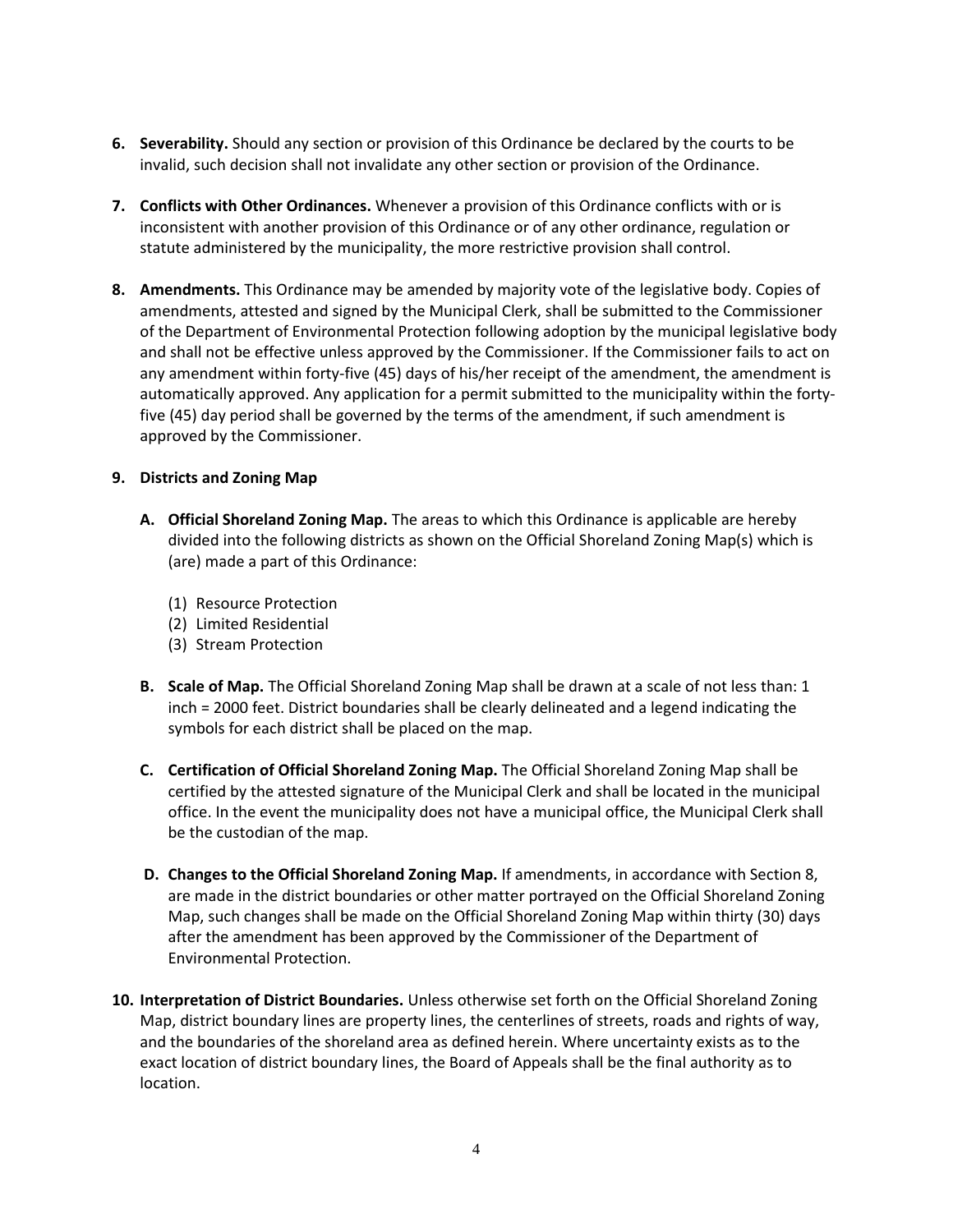**11. Land Use Requirements.** Except as hereinafter specified, no building, structure or land shall hereafter be used or occupied, and no building or structure or part thereof shall hereafter be erected, constructed, expanded, moved, or altered and no new lot shall be created except in conformity with all of the regulations herein specified for the district in which it is located, unless a variance is granted.

## **12. Non-conformance**

**A. Purpose.** It is the intent of this Ordinance to promote land use conformities, except that nonconforming conditions that existed before the effective date of this Ordinance or amendments thereto shall be allowed to continue, subject to the requirements set forth in Section 12. Except as otherwise provided in this Ordinance, a non-conforming condition shall not be permitted to become more non-conforming.

#### **B. General**

- (1) **Transfer of Ownership**. Non-conforming structures, lots, and uses may be transferred, and the new owner may continue the non-conforming use or continue to use the nonconforming structure or lot, subject to the provisions of this Ordinance.
- (2) **Repair and Maintenance**. This Ordinance allows, without a permit, the normal upkeep and maintenance of non-conforming uses and structures including repairs or renovations that do not involve expansion of the non-conforming use or structure, and such other changes in a non-conforming use or structure as federal, state, or local building and safety codes may require.

#### **C. Non-conforming Structures**

- (1) **Expansions**. All new principal and accessory structures, excluding functionally waterdependent uses, must meet the water body, tributary stream, or wetland setback requirements contained in Section 15(B)(1). A non-conforming structure may be added to or expanded after obtaining a permit from the same permitting authority as that for a new structure, if such addition or expansion does not increase the non-conformity of the structure and is in accordance with subparagraphs (a) and (b) below.
	- (a) Expansion of any portion of a structure within 25 feet of the normal high-water line of a water body, tributary stream, or upland edge of a wetland is prohibited, even if the expansion will not increase nonconformity with the water body, tributary stream or wetland setback requirement. Expansion of an accessory structure that is located closer to the normal high-water line of a water body, tributary stream, or upland edge of a wetland than the principal structure is prohibited, even if the expansion will not increase nonconformity with the water body, tributary stream, or wetland setback requirement.
	- (b) Notwithstanding paragraph (a), above, if a legally existing nonconforming principal structure is entirely located less than 25 feet from the normal high-water line of a water body, tributary stream, or upland edge of a wetland, that structure may be expanded as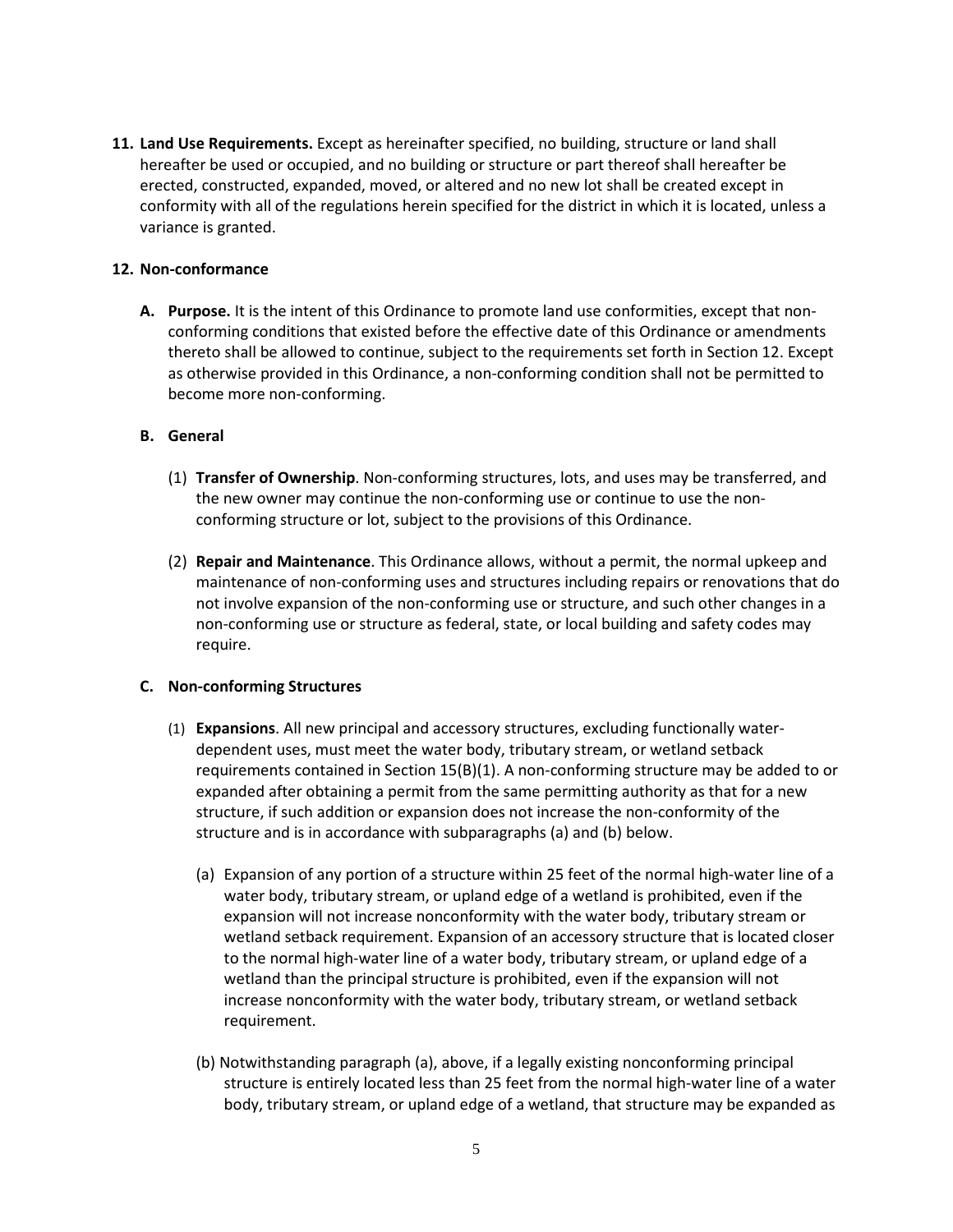follows, as long as all other applicable municipal land use standards are met and the expansion is not prohibited by Section 12(C)(1).

- (i) The maximum total footprint for the principal structure may not be expanded to a size greater than 800 square feet or 30% larger than the footprint that existed on January 1, 1989, whichever is greater. The maximum height of the principal structure may not be made greater than 15 feet or the height of the existing structure, whichever is greater.
- (c) All other legally existing nonconforming principal and accessory structures that do not meet the water body, tributary stream, or wetland setback requirements may be expanded or altered as follows, as long as other applicable municipal land use standards are met and the expansion is not prohibited by Section  $12(C)(1)$  or Section  $12(C)(1)(a)$ , above.
	- (i) For structures located less than 75 feet from the normal high-water line of a water body, tributary stream, or upland edge of a wetland, the maximum combined total footprint for all structures may not be expanded to a size greater than 1,000 square feet or 30% larger than the footprint that existed on January 1, 1989, whichever is greater. The maximum height of any structure may not be made greater than 20 feet or the height of the existing structure, whichever is greater.
	- (ii) For structures located less than 100 feet from the normal high-water line of a great pond classified as GPA or a river flowing to a great pond classified as GPA, the maximum combined total footprint for all structures may not be expanded to a size greater than 1,500 square feet or 30% larger than the footprint that existed on January 1, 1989, whichever is greater. The maximum height of any structure may not be made greater than 25 feet or the height of the existing structure, whichever is greater. Any portion of those structures located less than 75 feet from the normal high-water line of a water body, tributary stream, or upland edge of a wetland must meet the footprint and height limits in Section 12(C)(1)(b)(i) and Section  $12(C)(1)(c)(i)$ , above.
	- (iii) In addition to the limitations in subparagraphs (i) and (ii), for structures that are legally nonconforming due to their location within the Resource Protection District when located at less than 250 feet from the normal high-water line of a water body or the upland edge of a wetland, the maximum combined total footprint for all structures may not be expanded to a size greater than 1,500 square feet or 30% larger than the footprint that existed at the time the Resource Protection District was established on the lot, whichever is greater. The maximum height of any structure may not be made greater than 25 feet or the height of the existing structure, whichever is greater, except that any portion of those structures located less than 75 feet from the normal high-water line of a water body, tributary stream, or upland edge of a wetland must meet the footprint and height limits in Section  $12(C)(1)(b)(i)$  and Section  $12(C)(1)(c)(i)$ , above.
- (d) An approved plan for expansion of a nonconforming structure must be recorded by the applicant with the registry of deeds, within 90 days of approval. The recorded plan must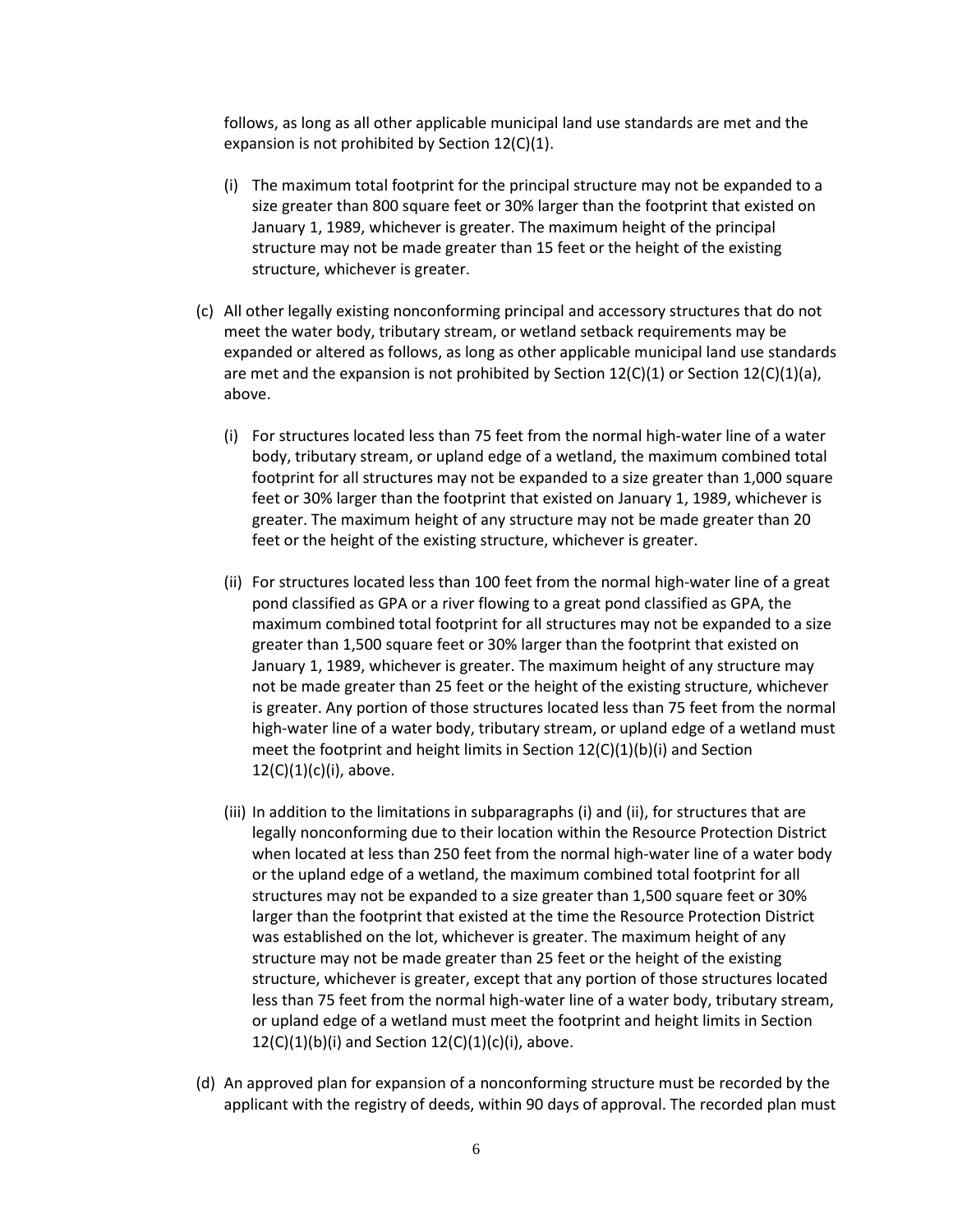show the existing and proposed footprint of the non-conforming structure, the existing and proposed structure height, the footprint of any other structures on the parcel, the shoreland zone boundary and evidence of approval by the municipal review authority.

- (2) **Foundations.** Whenever a new, enlarged, or replacement foundation is constructed under a non-conforming structure, the structure and new foundation must be placed such that the setback requirement is met to the greatest practical extent as determined by the Planning Board or its designee, basing its decision on the criteria specified in Section 12(C)(3) Relocation, below.
- (3) **Relocation**. A non-conforming structure may be relocated within the boundaries of the parcel on which the structure is located provided that the site of relocation conforms to all setback requirements to the greatest practical extent as determined by the Planning Board or its designee, and provided that the applicant demonstrates that the present subsurface sewage disposal system meets the requirements of State law and the State of Maine Subsurface Wastewater Disposal Rules (Rules), or that a new system can be installed in compliance with the law and said Rules. In no case shall a structure be relocated in a manner that causes the structure to be more non-conforming.

In determining whether the building relocation meets the setback to the greatest practical extent, the Planning Board or its designee shall consider the size of the lot, the slope of the land, the potential for soil erosion, the location of other structures on the property and on adjacent properties, the location of the septic system and other on-site soils suitable for septic systems, and the type and amount of vegetation to be removed to accomplish the relocation.

When it is necessary to remove vegetation within the water or wetland setback area in order to relocate a structure, the Planning Board shall require replanting of native vegetation to compensate for the destroyed vegetation in accordance with Section 15(S). In addition, the area from which the relocated structure was removed must be replanted with vegetation. Replanting shall be required as follows:

(a) Trees removed in order to relocate a structure must be replanted with at least one native tree, three (3) feet in height, for every tree removed. If more than five trees are planted, no one species of tree shall make up more than 50% of the number of trees planted. Replaced trees must be planted no further from the water or wetland than the trees that were removed.

Other woody and herbaceous vegetation, and ground cover, that are removed or destroyed in order to relocate a structure must be re-established. An area at least the same size as the area where vegetation and/or ground cover was disturbed, damaged, or removed must be reestablished within the setback area. The vegetation and/or ground cover must consist of similar native vegetation and/or ground cover that was disturbed, destroyed or removed.

(b) Where feasible, when a structure is relocated on a parcel the original location of the structure shall be replanted with vegetation which may consist of grasses, shrubs, trees, or a combination thereof.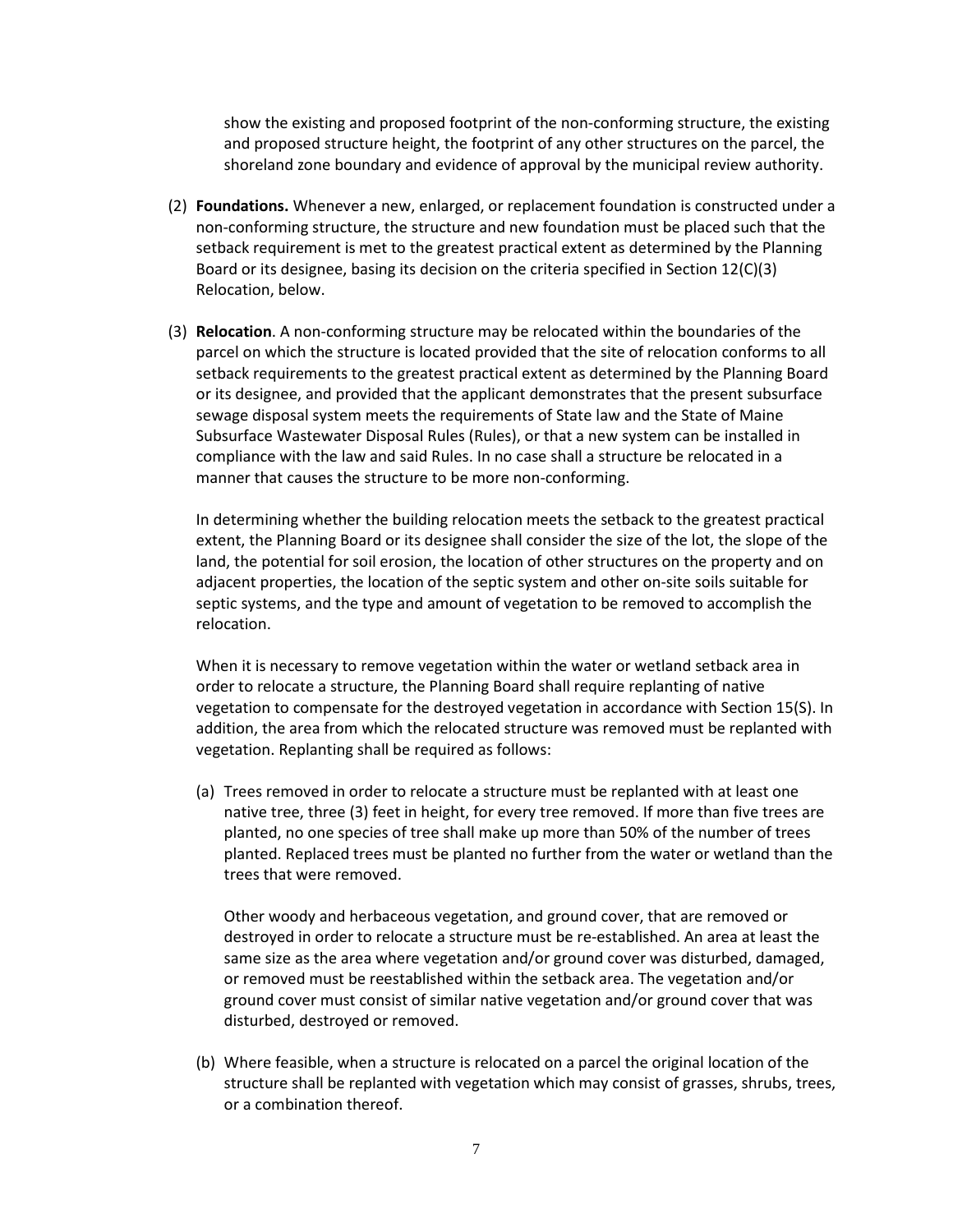(4) **Reconstruction or Replacement**. Any non-conforming structure which is located less than the required setback from a water body, tributary stream, or wetland and which is removed, or damaged or destroyed, regardless of the cause, by more than 50% of the market value of the structure before such damage, destruction or removal, may be reconstructed or replaced provided that a permit is obtained within eighteen (18) months of the date of said damage, destruction, or removal, and provided that such reconstruction or replacement is in compliance with the water body, tributary stream or wetland setback requirement to the greatest practical extent as determined by the Planning Board or its designee in accordance with the purposes of this Ordinance. In no case shall a structure be reconstructed or replaced so as to increase its non-conformity. If the reconstructed or replacement structure is less than the required setback it shall not be any larger than the original structure, except as allowed pursuant to Section  $12(C)(1)$  above, as determined by the non-conforming footprint of the reconstructed or replaced structure at its new location. If the total footprint of the original structure can be relocated or reconstructed beyond the required setback area, no portion of the relocated or reconstructed structure shall be replaced or constructed at less than the setback requirement for a new structure. When it is necessary to remove vegetation in order to replace or reconstruct a structure, vegetation shall be replanted in accordance with Section 12(C) (3) above.

Any non-conforming structure which is located less than the required setback from a water body, tributary stream, or wetland and which is removed by 50% or less of the market value, or damaged or destroyed by 50% or less of the market value of the structure, excluding normal maintenance and repair, may be reconstructed in place if a permit is obtained from the Code Enforcement Officer within one year of such damage, destruction, or removal.

In determining whether the building reconstruction or replacement meets the setback to the greatest practical extent the Planning Board or its designee shall consider, in addition to the criteria in Section 12(C)(3) above, the physical condition and type of foundation present, if any.

(5) **Change of Use of a Non-conforming Structure**. The use of a non-conforming structure may not be changed to another use unless the Planning Board, after receiving a written application, determines that the new use will have no greater adverse impact on the water body, tributary stream, or wetland, or on the subject or adjacent properties and resources than the existing use.

In determining that no greater adverse impact will occur, the Planning Board shall require written documentation from the applicant, regarding the probable effects on public health and safety, erosion and sedimentation, water quality, fish and wildlife habitat, vegetative cover, visual and actual points of public access to waters, natural beauty, floodplain management, archaeological and historic resources, and commercial fishing and maritime activities, and other functionally water-dependent uses.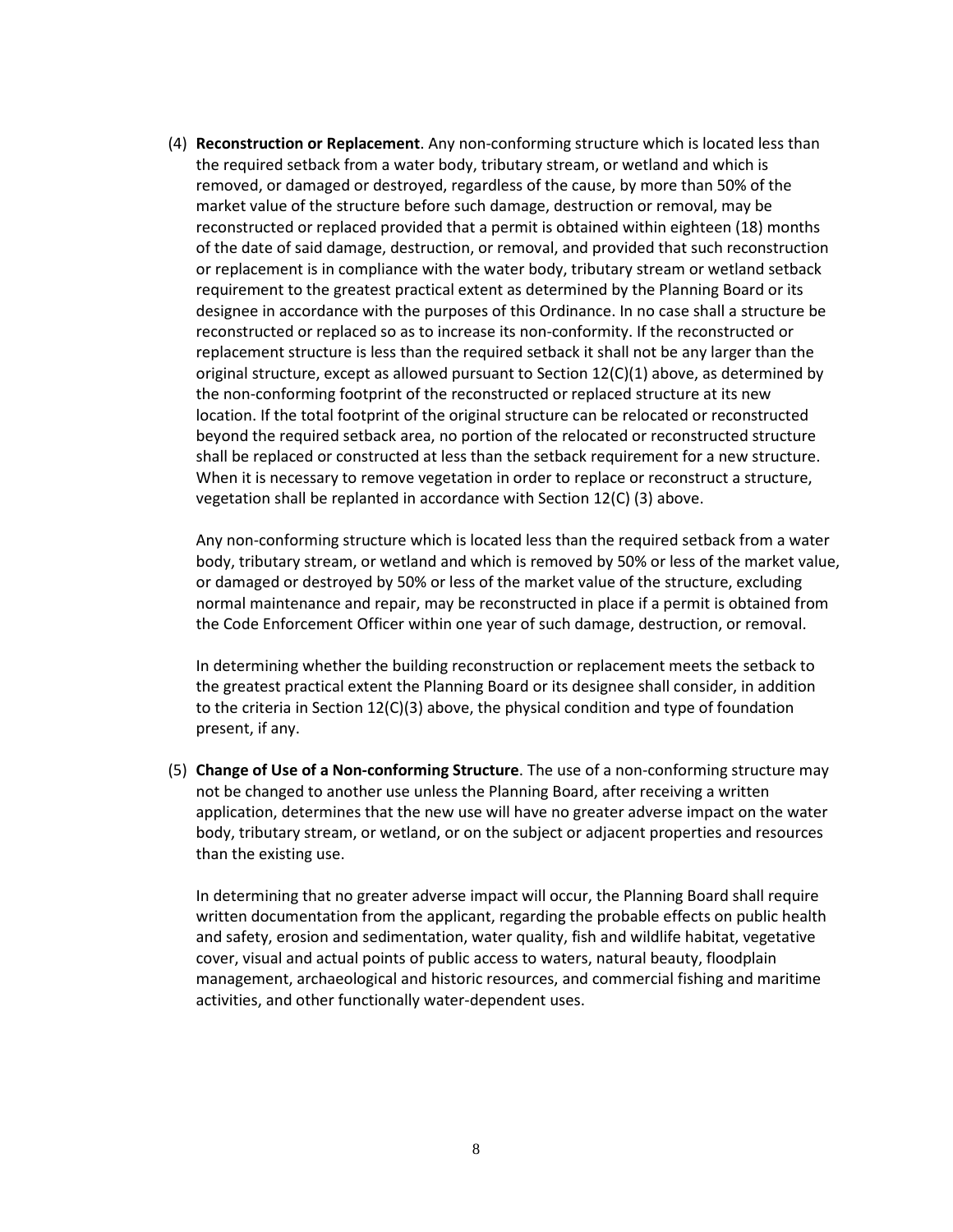### **D. Non-conforming Uses**

- (1) **Expansions**. Expansions of non-conforming uses are prohibited, except that non-conforming residential uses may, after obtaining a permit from the Planning Board, be expanded within existing residential structures or within expansions of such structures as allowed in Section  $12(C)(1)$  above.
- (2) **Resumption Prohibited**. A lot, building or structure in or on which a non-conforming use is discontinued for a period exceeding one year, or which is superseded by a conforming use, may not again be devoted to a non-conforming use except that the Planning Board may, for good cause shown by the applicant, grant up to a one year extension to that time period. This provision shall not apply to the resumption of a use of a residential structure provided that the structure has been used or maintained for residential purposes during the preceding five (5) year period.
- (3) **Change of Use**. An existing non-conforming use may be changed to another non-conforming use provided that the proposed use has no greater adverse impact on the subject and adjacent properties and resources, than the former use, as determined by the Planning Board. The determination of no greater adverse impact shall be made according to criteria listed in Section 12(C)(5) above.

## **E. Non-conforming Lots**

- (1) **Non-conforming Lots**: A non-conforming lot of record as of the effective date of this Ordinance or amendment thereto may be built upon, without the need for a variance, provided that such lot is in separate ownership and not contiguous with any other lot in the same ownership, and that all provisions of this Ordinance except lot area, lot width and shore frontage can be met. Variances relating to setback or other requirements not involving lot area, lot width or shore frontage shall be obtained by action of the Board of Appeals.
- (2) **Contiguous Built Lots**: If two or more contiguous lots or parcels are in a single or joint ownership of record at the time of adoption of this Ordinance, if all or part of the lots do not meet the dimensional requirements of this Ordinance, and if a principal use or structure exists on each lot, the non-conforming lots may be conveyed separately or together, provided that the *State Minimum Lot Size Law* (12 M.R.S.A. sections 4807-A through 4807-D) and the State of Maine Subsurface Wastewater Disposal Rules are complied with.

 If two or more principal uses or structures existed on a single lot of record on the effective date of this ordinance, each may be sold on a separate lot provided that the above referenced law and rules are complied with. When such lots are divided each lot thus created must be as conforming as possible to the dimensional requirements of this Ordinance.

(3) **Contiguous Lots - Vacant or Partially Built**: If two or more contiguous lots or parcels are in single or joint ownership of record at the time of or since adoption or amendment of this Ordinance, if any of these lots do not individually meet the dimensional requirements of this Ordinance or subsequent amendments, and if one or more of the lots are vacant or contain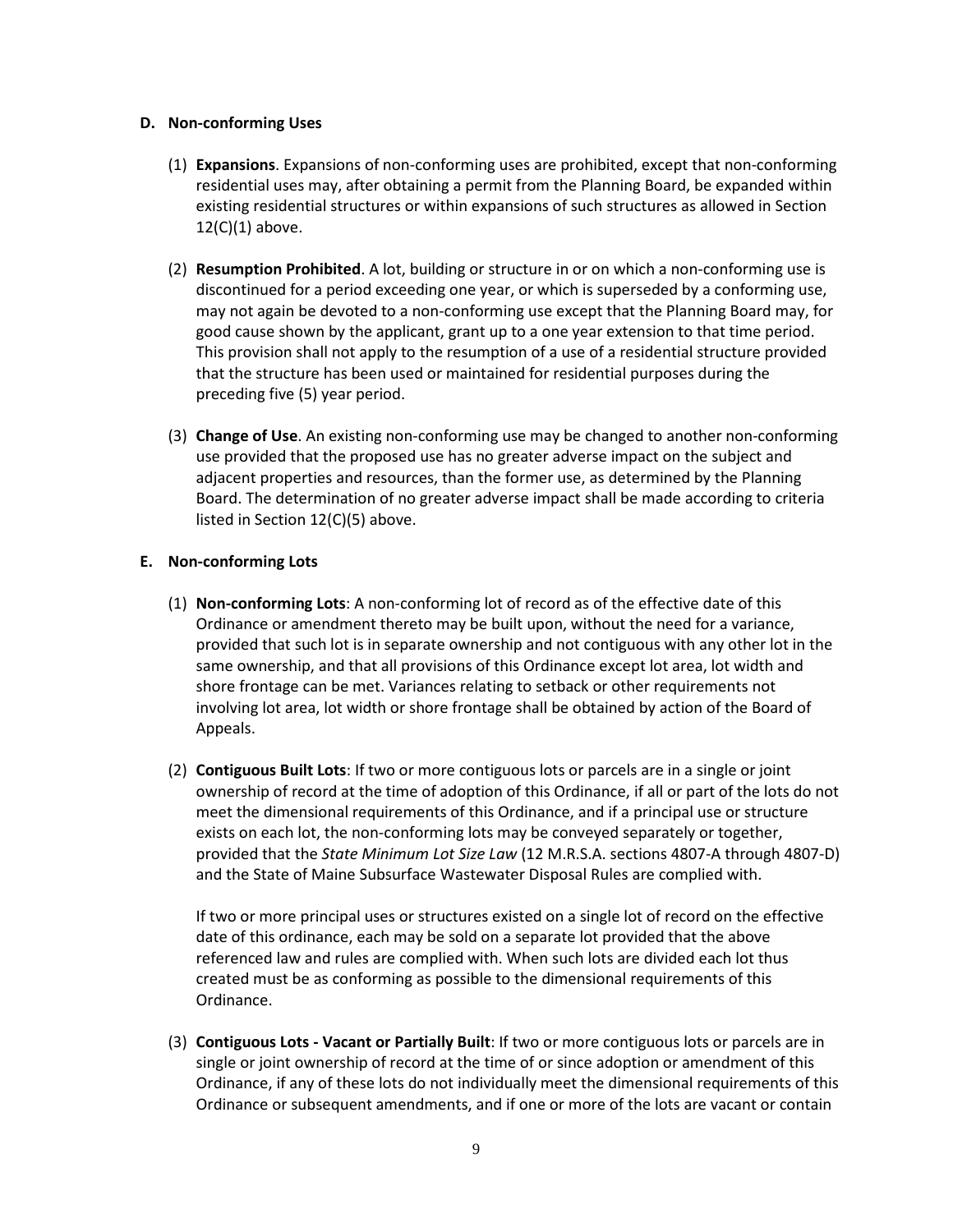no principal structure the lots shall be combined to the extent necessary to meet the dimensional requirements.

 This provision shall not apply to 2 or more contiguous lots, at least one of which is nonconforming, owned by the same person or persons on the effective date, June 24, 1991, and recorded in the registry of deeds if the lot is served by a public sewer or can accommodate a subsurface sewage disposal system in conformance with the State of Maine Subsurface Wastewater Disposal Rules; and

- (a) Each lot contains at least 100 feet of shore frontage and at least 20,000 square feet of lot area; or
- (b) Any lots that do not meet the frontage and lot size requirements of Section  $12(E)(3)(a)$ are reconfigured or combined so that each new lot contains at least 100 feet of shore frontage and 20,000 square feet of lot area.

## **13. Establishment of Districts**

- **A. Resource Protection District.** The Resource Protection District includes areas in which development would adversely affect water quality, productive habitat, biological ecosystems, or scenic and natural values. This district shall include the following areas when they occur within the limits of the shoreland zone, exclusive of the Stream Protection District, except that areas which are currently developed.
	- (1) Floodplains along rivers and floodplains along artificially formed great ponds along rivers, defined by the 100 year floodplain as designated on the Federal Emergency Management Agency's (FEMA) Flood Insurance Rate Maps or Flood Hazard Boundary Maps, or the flood of record, or in the absence of these, by soil types identified as recent floodplain soils. This district shall also include 100 year floodplains adjacent to tidal waters as shown on FEMA's Flood Insurance Rate Maps or Flood Hazard Boundary Maps.
	- (2) Areas of two or more contiguous acres with sustained slopes of 20% or greater.
	- (3) Areas of two (2) or more contiguous acres supporting wetland vegetation and hydric soils, which are not part of a freshwater or coastal wetland as defined, and which are not surficially connected to a water body during the period of normal high water.
	- (4) Land areas along rivers subject to severe bank erosion, undercutting, or river bed movement, and lands adjacent to tidal waters which are subject to severe erosion or mass movement, such as steep coastal bluffs.
- **B. Limited Residential District.** The Limited Residential District includes those areas suitable for residential and recreational development. It includes areas other than those in the Resource Protection District, or Stream Protection District.
- **C. Limited Commercial District.** Not allowed in the Shoreland Zone in the Town of Northfield.
- **D. General Development I District.** Not allowed in the Shoreland Zone in the Town of Northfield.